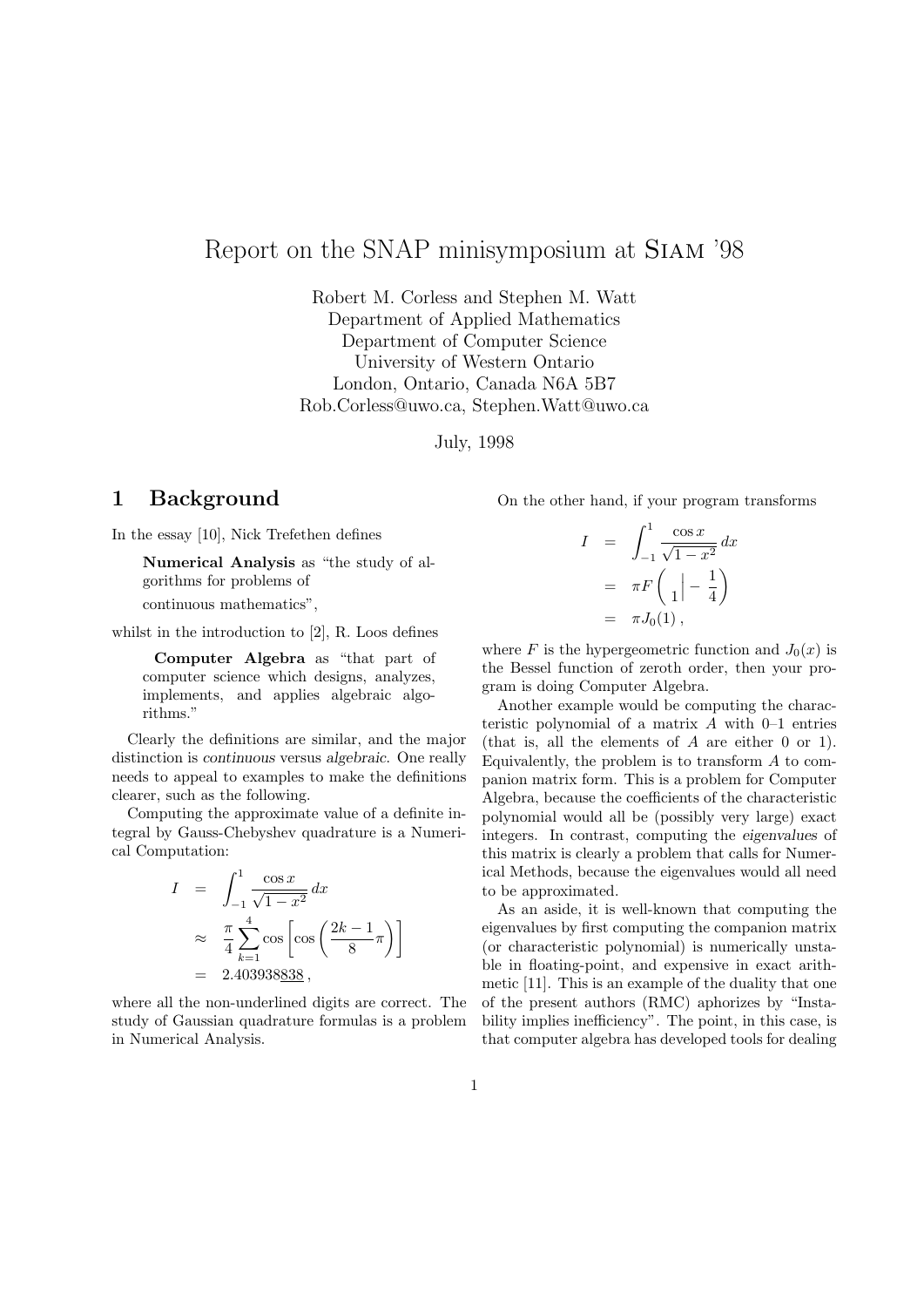with arithmetic with large integers, so that if what you want is the companion matrix, then you can find it more efficiently with computer algebra then you can with numerical methods. If, however, what you want is the eigenvalues, then you shouldn't compute the companion matrix in the first place, but rather go directly to an iterative algorithm to compute eigenvalues.

One distinction that becomes visible with these examples is that Computer Algebra is concerned with algorithms for transformation, whilst Numerical Analysis is concerned with algorithms for evaluation or approximation.

### 2 A non-empty intersection

But as Trefethen points out, the boundaries between fields are fuzzy and no definition is perfect. Many problems, in particular the following problems, which are representative of Symbolic-Numeric Algorithms for Polynomials (SNAP), really belong to both fields. It has been one of the most exciting developments in the past decade that ideas from both fields can be brought to bear on such problems, with success. Moreover, this synergy between the two approaches actually leads to new ideas in each field.

Problem 1. Find the GCD of two (or more) polynomials with approximately known coefficients.

Problem 2. Find the roots (solution set, variety) of  $F(x) = 0$ , where the F are multivariate polynomials with approximately known coefficients.

Both of these problems can be considered as problems of continuous mathematics. Yet both can also be considered algebraic, because there is an extraordinarily rich algorithmic algebraic theory for both problems in the exact arithmetic case. It is now becoming clear that proper formulation of these problems requires ideas from Numerical Analysis, but the algorithmic solution of these problems can benefit from algebraic methods such as resultants, Groebner bases, and division by an ideal.

At the end, the problems lead to the numerical approximation of the eigenvalues of large sparse commuting matrices. The fact that the matrices commute is of prime importance, and has Numerical implications as well as Algebraic implications. The interplay here leads to the synergy alluded to earlier. These developments are described in [4, 5, 6, 9]; see also the Sigsam Bulletin Volume 30, Number 4, Issue number 118, December 1996. The upcoming special issue of the Journal of Symbolic Computation, edited by H. J. Stetter and S. M. Watt, contains a significant archive of these kinds of results, and pointers to much of

the earlier literature. See also the very impressive web bibliography [8]. Here, to give the flavor only, we re-formulate problem 1 as it is studied in [1, 3, 4, 7].

Problem 1'.

- a) Given polynomials  $p$  and  $q$ , and a positive integer k, find  $\Delta p$ ,  $\Delta q$  such that deg GCD( $p + \Delta p$ ,  $q +$  $\Delta q$ ) = k and  $||(\Delta p, \Delta q)||$  is smallest.
- b) Given polynomials p and q, find  $\Delta p$ ,  $\Delta q$  such that deg  $GCD(p + \Delta p, q + \Delta q) > 0$  and  $||(\Delta p, \Delta q)||$  is smallest.
- c) Given polynomials  $p$  and  $q$ , and a positive number  $\varepsilon$ , prove that  $GCD(p + \Delta p, q + \Delta q) = 1$  for all  $\Delta p$ ,  $\Delta q$  with  $||(\Delta p, \Delta q)|| < \varepsilon$ . (See [1] for a solution to this problem)

## 3 The SNAP minisymposium

The program for the SNAP minisymposium at SIAM this year in Toronto was as follows.

This minisymposium was intended to present a timely update to the emerging understanding of problems involving multivariate polynomials with inexactly-known coefficients. Such polynomial problems arise, for example, when physical measurements or numerical computations are used to specify a polynomial system. In particular, applications to computer-aided design are important already, and one expects a very wide array of applications to become important in the future.

One of the goals of holding this minisymposium was to stimulate interest from the numerical analysis community. While there is widespread activity in the computer algebra community, there are as yet only a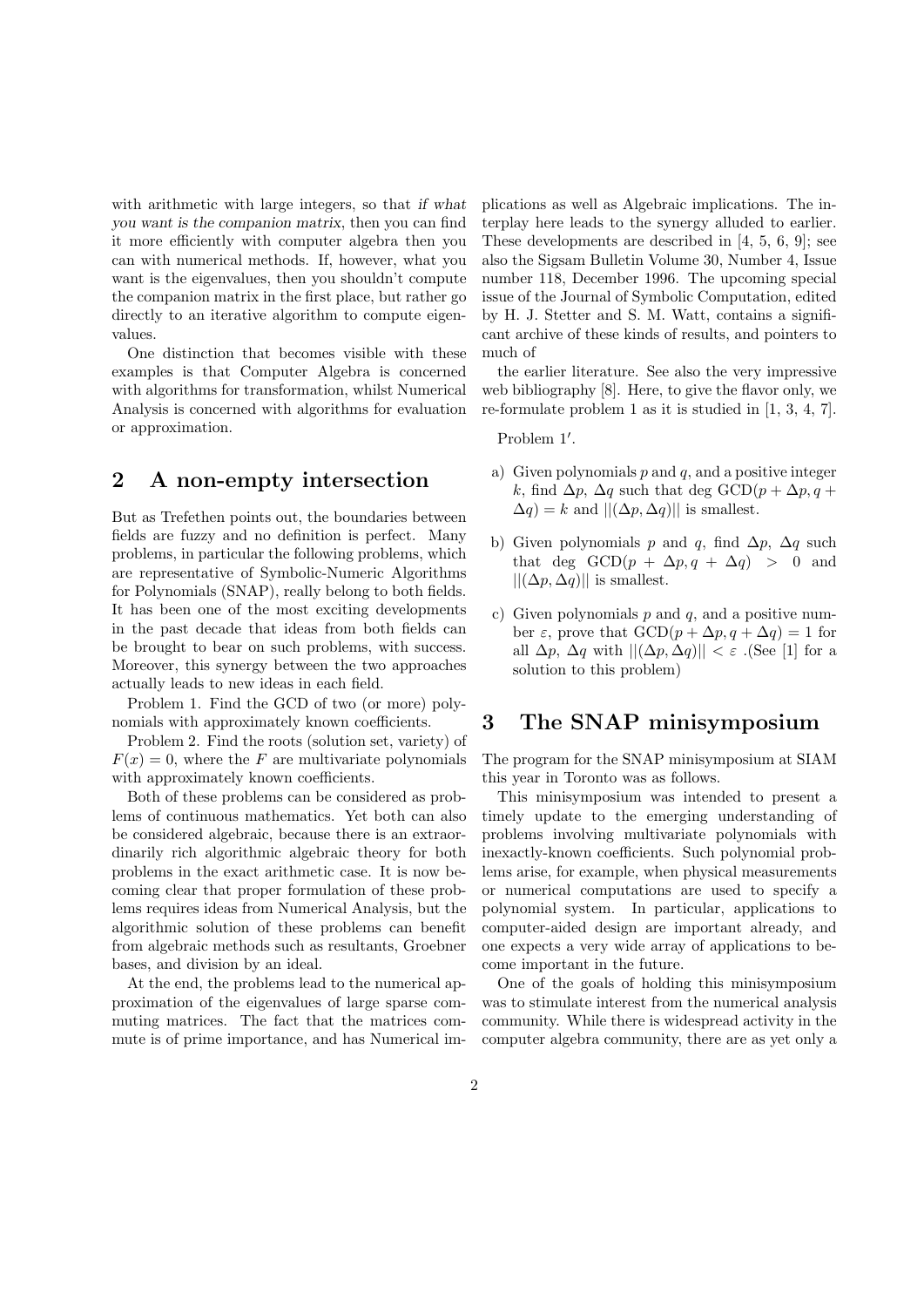handful of numerical analysts involved. Since the discovery that some important multivariate polynomial problems can and should be phrased instead as eigenvalue problems for nearly-commuting families of very large sparse matrices, it has become clear that there is a significant role for numerical analysis to play.

Some of these talks had been given already at various meetings of the computer algebra community, but repetition was deliberately encouraged here in an attempt to provide an opportunity for the numerical analysis community to participate more fully in these developments.

#### Session I

- George Labahn, University of Waterloo, Canada, When Are Two Numeric Polynomials Relatively Prime? (Joint work with Bernard Beckerman)
- Paulina Chin, Wilfred Laurier University, Canada Optimization strategies for the approximate GCD problem (Joint work with Rob Corless and George Corliss)
- Stephen Watt, University of Western Ontario, Canada On the Factorization of Approximate Multivariate Polynomials (joint work with André Galligo)
- Shankar Krishnan, ATT Labs, Solving Algebraic Systems Using Multi-Polynomial Resultants: Algorithms, Implementations, and Applications (joint work with Dinesh Manocha)

#### Session II

- Victor Pan, Lehman College, City University of New York, Structured Matrices, Polynomial Zeros, Polynomial GCDs and Polynomial Systems of Equations
- Rob Corless, University of Western Ontario, A Reordered Schur Factorization Method for Zero-Dimensional Polynomial Systems with Multiple Roots (joint work with Barry Trager and Patrizia Gianni)
- Douglas B. Meade, University of South Carolina, Columbia A Test for the Irreducibility of Lacunary 0-1 Polynomials (joint work with Michael Filaseta)

• Dario Bini, University of Pisa Fast solution of polynomials

## 4 Open problems in SNAP

At the moment, there are great many open problems in SNAP—too many to list here. Here we give only a few of our favorites. Some of them may be solved already by the time you read this.

- 1. Is there an efficient norm-independent (coordinate independent) global optimization approach to the approximate GCD problem? If not, which norm leads to the cheapest solution? Which norms are the most useful in practice?
- 2. Is multivariate division by a reduced ideal well conditioned? Find a stable algorithm if so.
- 3. Characterize the term orderings for which reduction to a Groebner basis is numerically stable. Examples are well-known where the reduction is unstable. However, it would be useful to know, before the computation was done, if the reduction is likely to be stable.

### 5 Invitation

This paper is being printed in the hopes that people will be attracted to work on some of the problems in this area. A significant body of expertise exists in the numerical analysis world, which we would like to take advantage of. These problems are similar enough (to some of numerical linear algebra) that one expects immediate application of some major ideas.

Short notices and extended abstracts of such work are invited to be sent to Rob Corless at the address above, for nearly immediate publication in the Sigsam Bulletin; longer articles are welcome for the formally reviewed articles section of the Sigsam Bulletin. Other venues of course also exist, such as the Journal of Symbolic Computation and the Proceedings of the International Symposium on Symbolic and Algebraic Computation (ISSAC), which are particularly relevant.